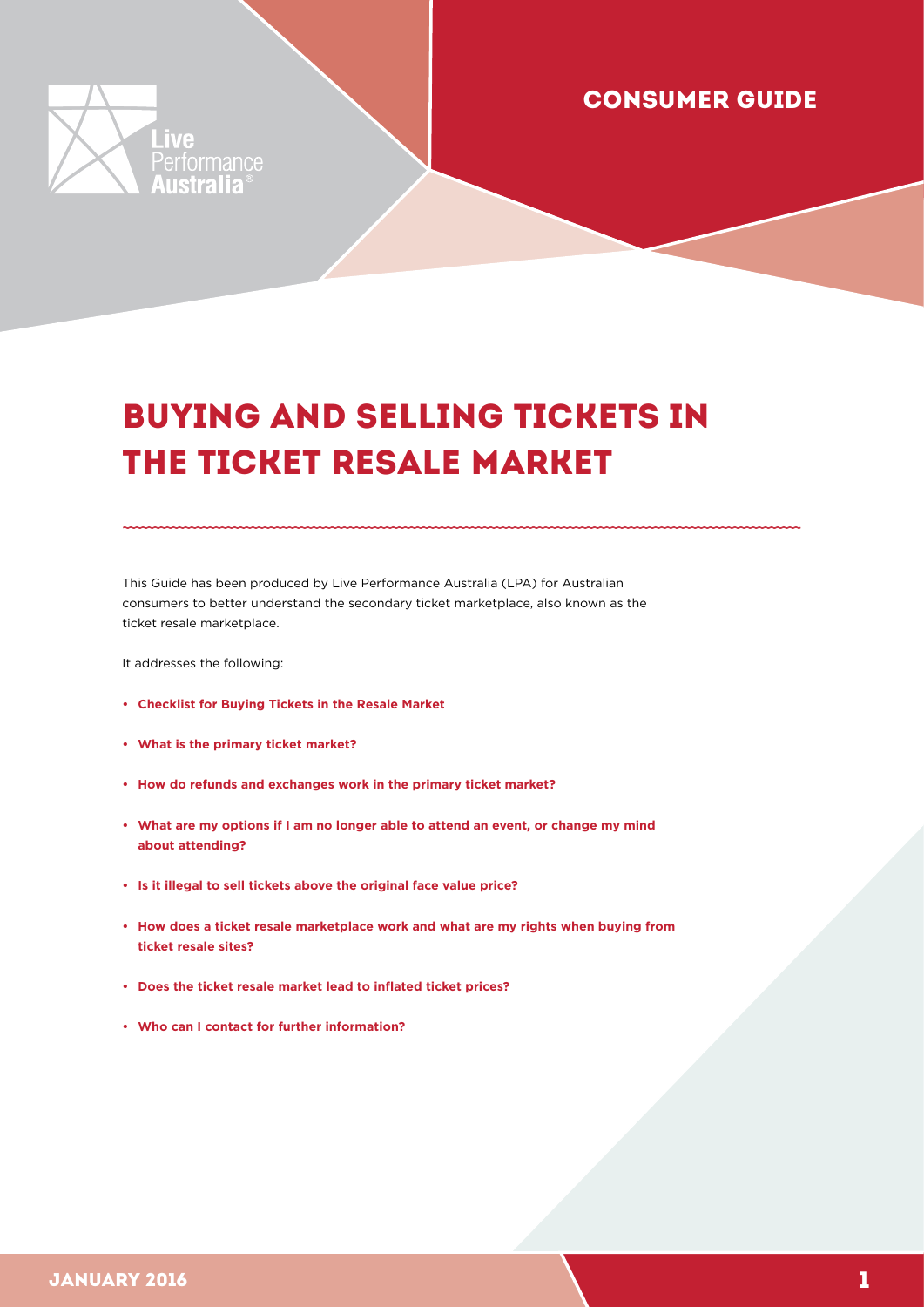

### <span id="page-1-0"></span>CHECKLIST FOR BUYING TICKETS IN THE RESALE MARKET

When buying tickets via a resale marketplace, LPA recommends the following steps:

- **1. Check all options for buying tickets,** including whether they are still available from the primary ticket seller. If you are unsure who is selling tickets for an event, check the official event or venue website, or call the venue directly.
- **2. Check if the ticket resale site has buyer protection policies.** Do they provide alternative tickets if the ones you purchased fall through? Will they provide a refund guarantee if tickets do not arrive or are invalid, or if the event is cancelled?
- **3. Check if the ticket resale site has a dedicated customer service team** so if anything goes wrong, you can get answers quickly.
- **4. If you are buying tickets priced at above its original face value, check that this is not against the law in your state or territory.** The onus for any legal breach rests with you, and not with the company running the site.
- **5. Check the terms and conditions which apply to the sale of tickets and entry for specific events carefully, as restrictions may be applied to the resale of tickets by the event organiser.** The terms and conditions of sale for tickets often state that tickets that are found to have been re-sold may be cancelled.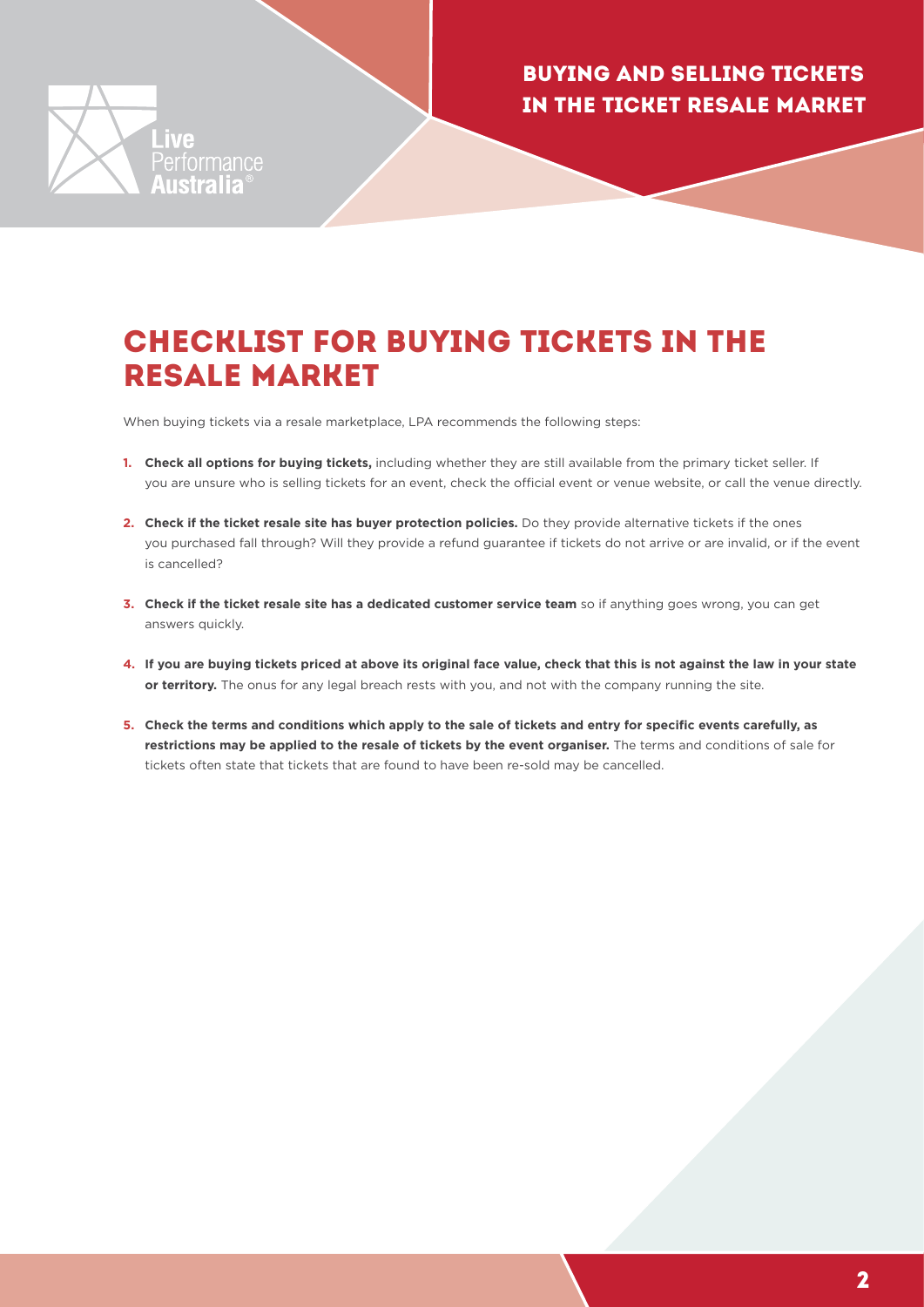

## <span id="page-2-0"></span>WHAT IS THE PRIMARY TICKET MARKET?

The primary ticket market is where the tickets for an event usually first go on sale. Buying from the primary ticket market ensures that you pay the original face value price of the ticket, and provides you with the strongest consumer protection if the event is cancelled or rescheduled.

TIP: **LPA recommends your first choice when buying tickets should be to purchase them from ticket sellers in the primary ticket market (e.g. the box office of the event's presenter or venue, Ticketmaster, Ticketek and Moshtix).**

## <span id="page-2-1"></span>HOW DO REFUNDS AND EXCHANGES WORK IN THE PRIMARY TICKET MARKET?

- The Australian live performance industry has a Ticketing Code of Practice (the **[Code](www.liveperformance.com.au)**) which is administered by the peak industry body, Live Performance Australia (LPA).
- **Under the Code, an automatic right to a refund or exchange is only possible in certain circumstances.**

**Examples of these include if the event is:**

- **Cancelled (ticket holders will receive a full refund)**
- **Postponed (ticket holders may request a refund, or choose to hold onto their tickets until new dates are confirmed)**
- **Rescheduled (ticket holders may elect to obtain a refund if the new date is not convenient/suitable)**
- **Significantly relocated, so that the nature of the experience and/or geographic location of the event is fundamentally altered by the change of venue (the ticket holder may request a refund).**
- Under the Code, discretionary refunds may be available in other circumstances, but refunds are not available simply because ticket holders change their mind about attending the event or are no longer able to attend, for example, due to work commitments, illness, or travel issues.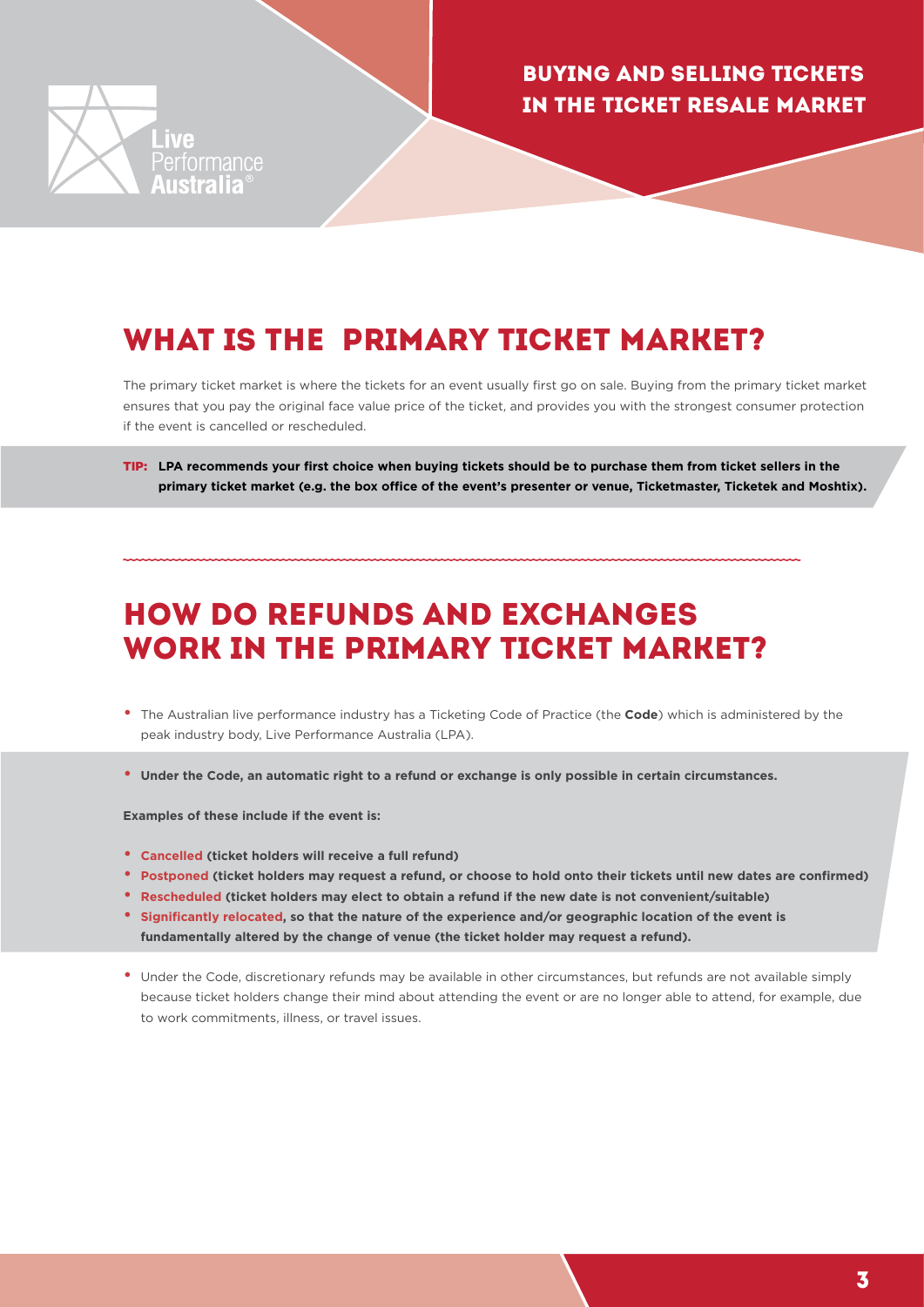

### <span id="page-3-0"></span>WHAT ARE MY OPTIONS IF I AM NO LONGER ABLE TO ATTEND AN EVENT, OR CHANGE MY MIND ABOUT ATTENDING?

• If you are no longer able to attend an event or no longer wish to go, the options available will depend on your particular circumstances and may include claiming under a ticket insurance policy (if you obtained insurance and your situation is covered), or selling your tickets in the ticket resale marketplace.

#### **TICKET INSURANCE**

- Many ticket sellers in Australia offer optional ticket insurance at the time of purchase. If you purchased ticket insurance and are then unable to attend the event you may be able to make a claim under your ticket insurance policy. Circumstances that may be covered under ticket insurance include:
	- injury or sickness of you or your companion for the event;
	- travel delays; or
	- your home being rendered uninhabitable by fire or flood preventing you from attending the event.
- TIP: **Check the policy wording of the ticket insurance carefully to ensure your circumstances are covered before you make a claim.**
- If you do not have ticket insurance and there has been an extraordinary change in your personal circumstances such as a death in the family, you should contact the ticket seller about whether it is possible to obtain a refund. Please note, refunds in such circumstances are given at the discretion of the ticket seller or event presenter and are not an automatic right.

#### **TICKET RESALE MARKETPLACE**

• If you simply change your mind or can no longer attend the event due to other reasons, another option (other than simply giving the ticket away) may be to resell your ticket online through the ticket resale marketplace.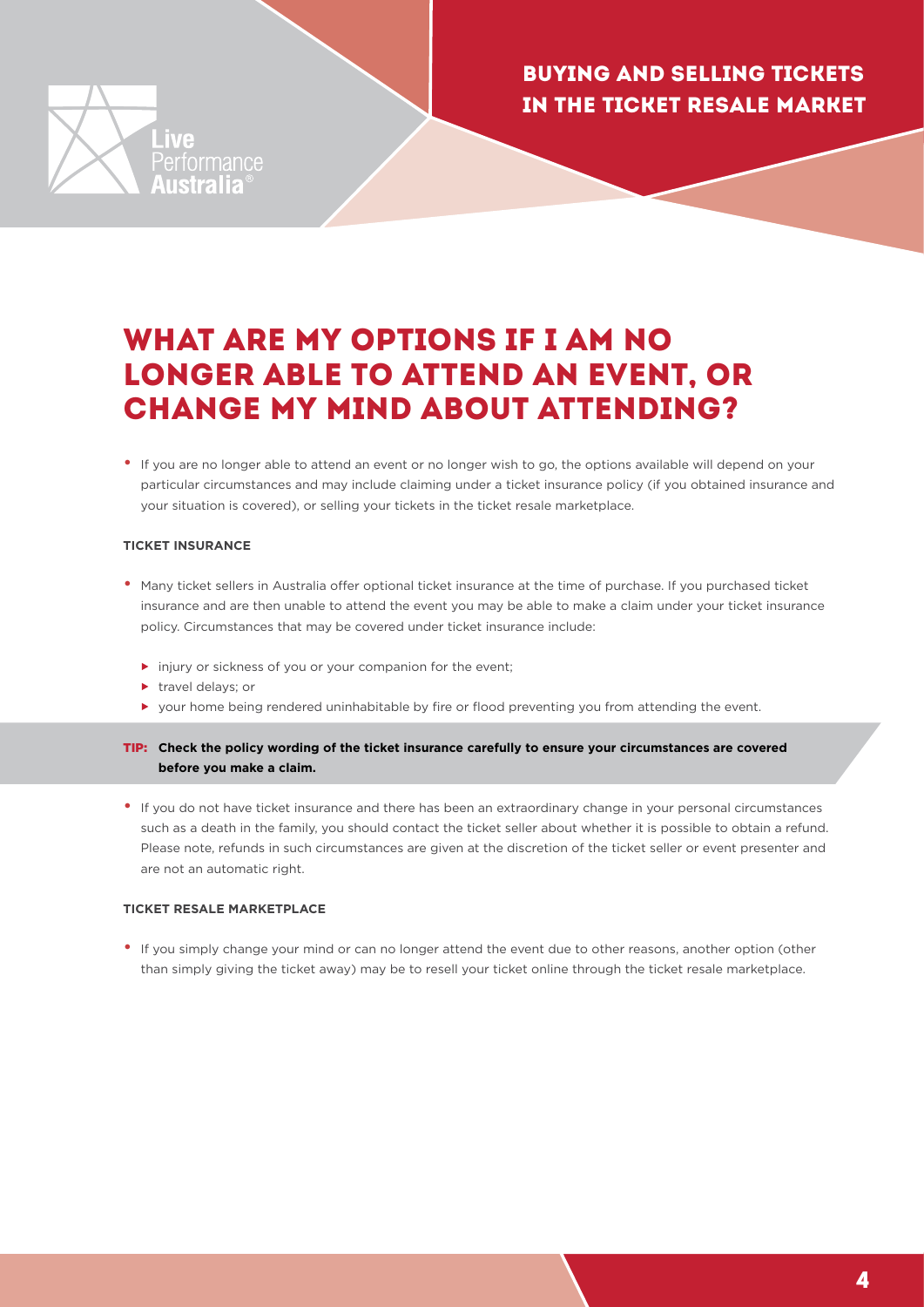

## <span id="page-4-0"></span>IS IT ILLEGAL TO SELL TICKETS ABOVE THE ORIGINAL FACE VALUE PRICE?

- There is no national legislation that restricts the price that individuals can resell tickets for in the ticket resale market.
- However, there are legal restrictions in individual states and territories that apply specifically to the resale of tickets in certain circumstances. It is important to note that in some instances, criminal penalties can apply in some states and territories where tickets are offered for resale above the original face value price (the price of the ticket when first released for sale on the primary ticket market).
- Presently at the time of writing:
	- The Australian Capital Territory, South Australia and Queensland have major event-specific legislation which restricts the reselling of tickets to events that are declared as 'major events' by the state or territory government, such as the AC/DC concert in Adelaide held in November 2015 or the *ICC Cricket World Cup* held in Canberra from February – March 2015.
	- ▶ Queensland and New South Wales have venue-specific legislation which restricts the reselling of tickets near or within certain venues, such as at select Stadiums Queensland venues and the Sydney Cricket Ground.
	- Victoria has sporting event-specific legislation to regulate the resale of tickets at certain major sporting events, such as *AFL Grand Final* games.

#### **WARNING!**

- **The onus for legal compliance rests with you when using the ticket resale market. It is not borne by the site facilitating your sale. If you do list tickets for sale in breach of any applicable laws you may face prosecution. In addition, the person you resell your ticket(s) to may not be granted entry to the event.**
- **You should check the terms and conditions which apply to the sale of tickets and entry to specific events carefully before reselling tickets, as restrictions may be applied to the resale of tickets by the event organiser. The terms and conditions of sale for tickets often state that tickets that are found to have been re-sold may be cancelled.**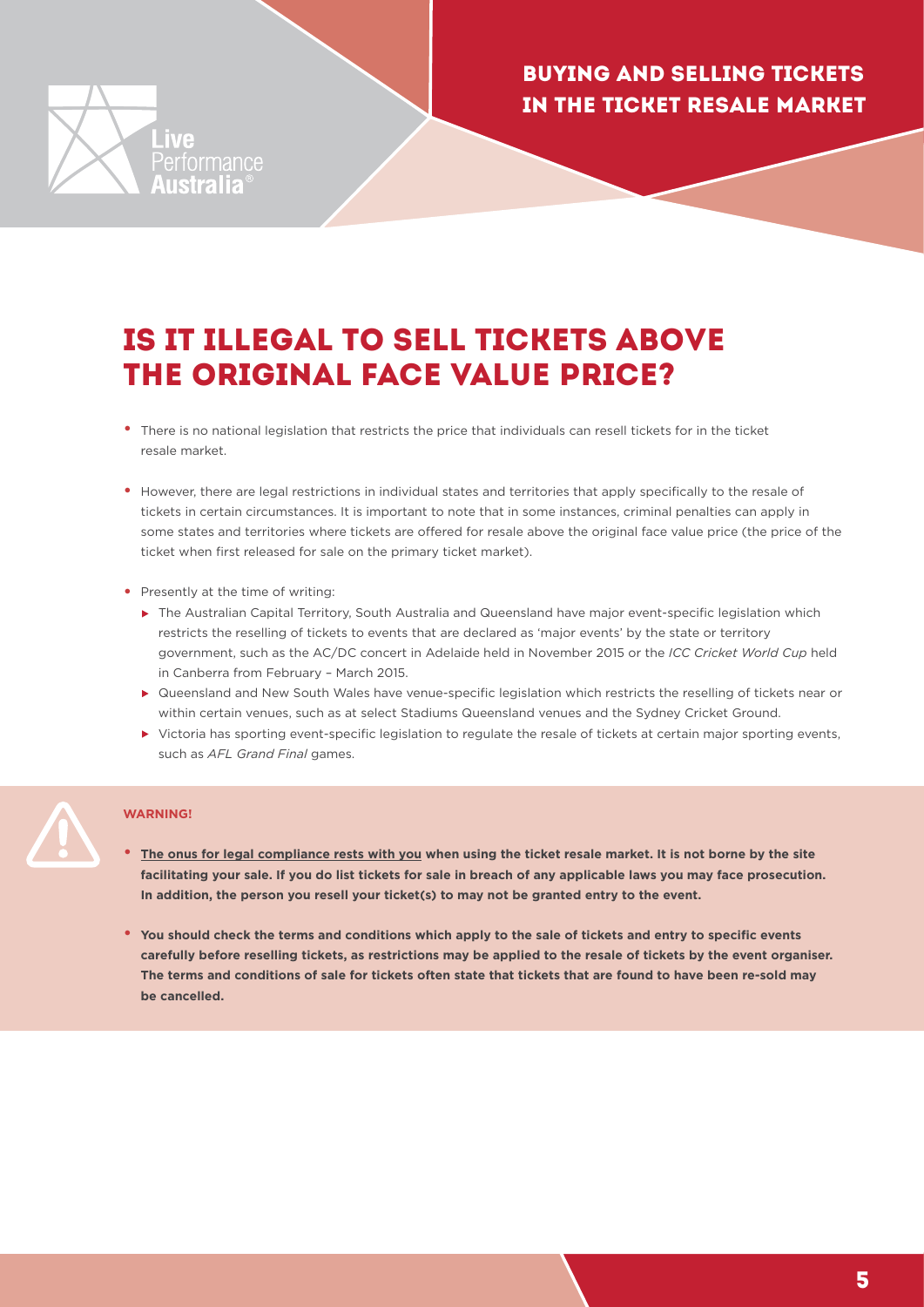

### <span id="page-5-0"></span>HOW DOES A TICKET RESALE MARKETPLACE WORK AND WHAT ARE MY RIGHTS WHEN BUYING FROM TICKET RESALE SITES?

- When purchasing tickets to an event from online ticket resale sites, you are not afforded the same consumer rights that are guaranteed when purchasing from authorised primary ticket sellers.
- The ticket resale market is largely conducted online through three different types of resale websites that provide different levels of consumer protections:

#### **1. EVENT-SPECIFIC TICKET RESALE SITES**

#### **How does it work?**

- Event-specific ticket resale sites (e.g. resale facility for *Splendour in the Grass*) are authorised by the event organiser and provide a resale facility for consumers that have bought tickets to a particular event and can no longer attend the chance to on sell their unwanted tickets.
- These sites operate as a closed marketplace, in that only consumers that have bought tickets to the specified event of the resale site can offer their tickets for resale.
- Ticket prices on these sites are controlled by the event organiser and are not set by the individual consumer.
- Tickets offered for resale on these sites can only be sold at the original advertised price.
- These resale sites are primarily set up by event organisers for events in high-demand.

#### **What consumer protections are provided?**

- If you purchase tickets from an event-specific ticket resale site authorised by the event organiser, you will gain the same consumer rights that were attributed to the original purchaser.
- The ticket(s) is/are transferred into your name upon purchase.

#### **2. DEDICATED TICKET RESALE SITES**

#### **How does it work?**

- Dedicated ticket resale sites (e.g. Viagogo or resale sites affiliated with major ticketing companies such as Ticketmaster Resale) operate as an open online marketplace, where tickets are provided by multiple third parties. The resale site operator provides the website for use and processes the transactions on behalf of the individual seller and buyer.
- Prices for tickets on these resale sites can vary and are set by the individuals listing tickets for sale on the site. They can be sold at the original face value price or above or below the face value of the ticket.

#### **What consumer protections are provided?**

- If you purchase tickets from a dedicated ticket resale site you may be provided with some consumer protections by the site operator.
- For example, you may receive a guarantee that you will receive the tickets you paid for in time for the event or that you will be entitled to a refund if an event is cancelled.
- In some circumstances these sites may charge an additional fee for the provision of such guarantees.
- Each ticket resale site has different terms and conditions in regard to consumer protections. It is important to be aware of the terms and conditions for buying from these websites.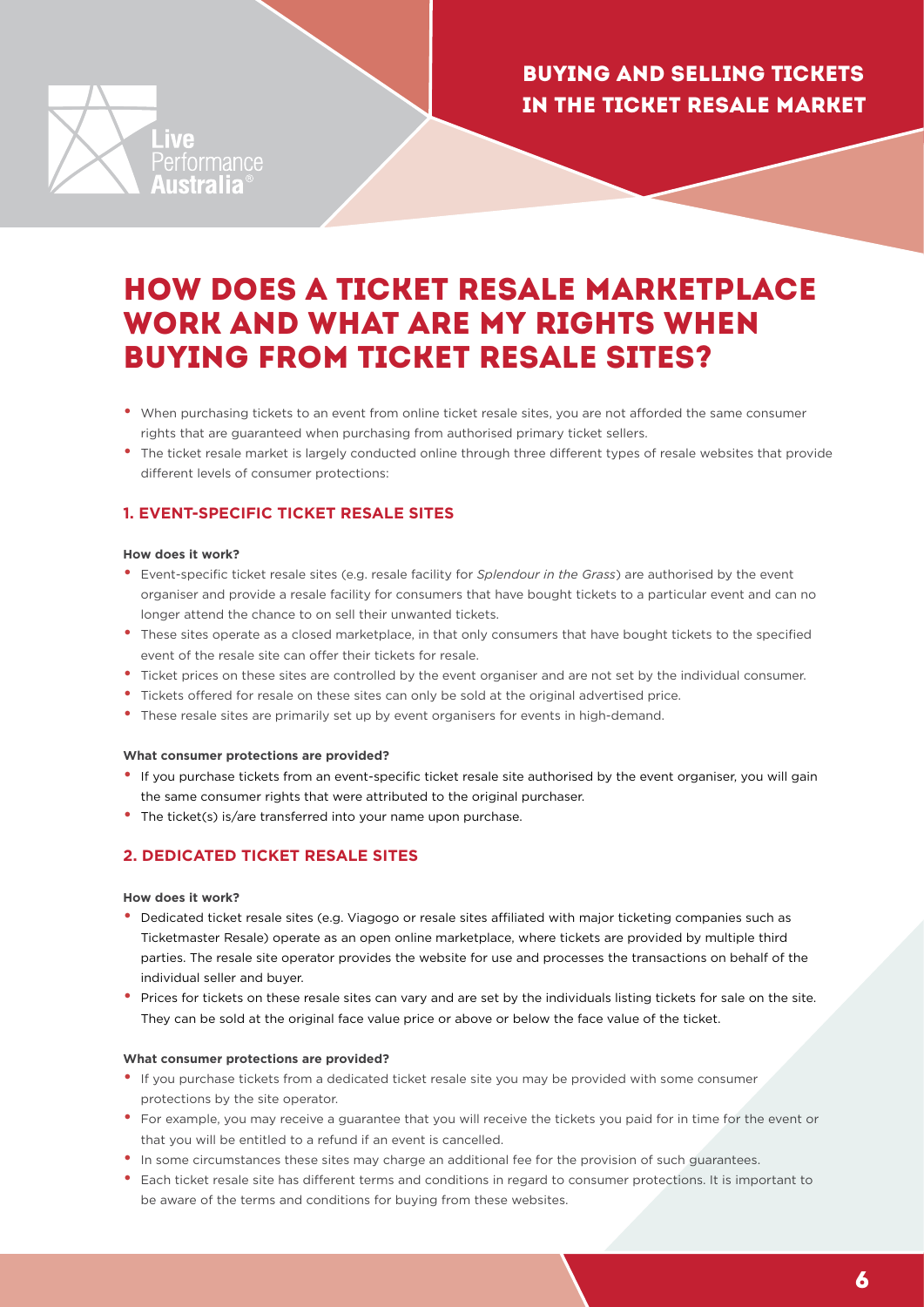



#### **3. GENERAL SALE SITES**

#### **How does it work?**

- General ticket resale sites (e.g. eBay and Gumtree), similar to dedicated ticket resale sites, operate as an open online marketplace where tickets among other products are provided by multiple third parties. The resale site operator provides the website for use and processes the transactions on behalf of the individual seller and buyer.
- Prices for tickets on these resale sites can vary and are set by the individuals listing tickets for sale on the site. They can be sold at the original face value price or above or below the face value of the ticket.

#### **What consumer protections are provided?**

- If you purchase tickets from a general sale site such as eBay or Gumtree, you effectively waive your right to a refund if the event is cancelled.
- In such circumstances, a refund would be returned to the original purchaser of the ticket, rather than to you, the secondary buyer.
- There is also greater risk that you may be purchasing from a fraudulent seller, who has intentionally sold the same ticket multiple times (which can be done using copied pdf versions of the ticket, for example). Such sites can also be at risk of listing stolen tickets, tickets purchased with stolen credit cards, and tickets that have already been cancelled.
- It is important to remember there are genuine risks associated with buying from such sites.
- TIP: **The prices for tickets offered on any resale site are set by the seller, not the operator of the site. For that reason, when purchasing a ticket through a resale site, you should always check the primary ticketing site before making your purchase. It is not unusual for tickets to be listed at above face value on ticket resale sites, when tickets still remain on the primary site for sale at face value.**

#### **WARNING!**

• **You should check the terms and conditions which apply to the sale of tickets and entry to specific events carefully before buying tickets from resale sites, as restrictions may be applied to the resale of tickets by the event organiser. The terms and conditions of sale for tickets often state that tickets that are found to have been re-sold may be cancelled.**